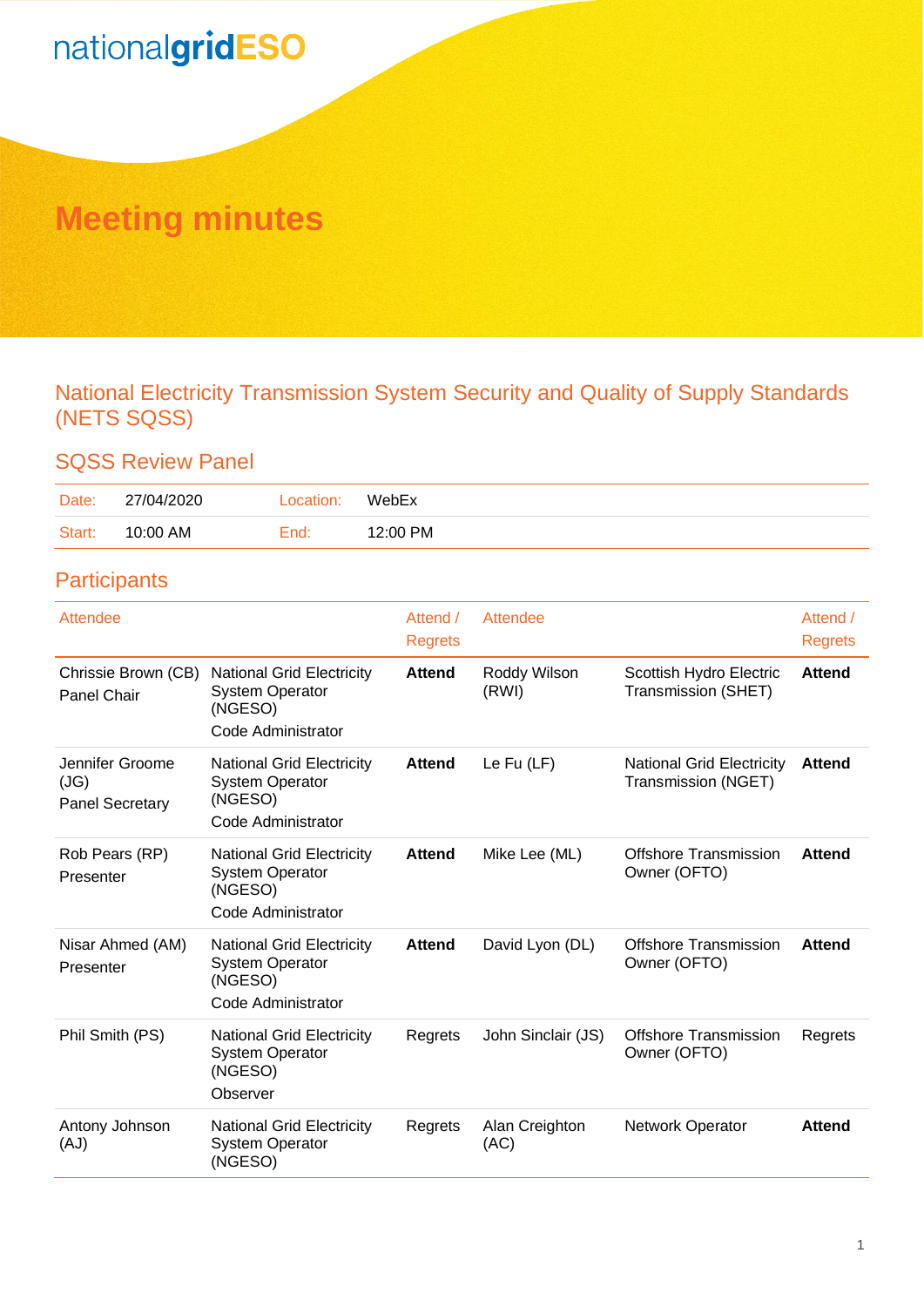| Rob Wilson (RW)     | <b>National Grid Electricity</b><br><b>System Operator</b><br>(NGESO) Observer            | <b>Attend</b> | Simon Lord (SL)                       | Generation<br>Representative                                                                | <b>Attend</b> |
|---------------------|-------------------------------------------------------------------------------------------|---------------|---------------------------------------|---------------------------------------------------------------------------------------------|---------------|
| Louise Trodden (LT) | <b>National Grid Electricity</b><br><b>System Operator</b><br>(NGESO) Presenter<br>GSR026 | <b>Attend</b> | Bill Reed (BR)                        | Generation<br>Representative                                                                | Regrets       |
| Bieshoy Awad (BA)   | <b>National Grid Electricity</b><br><b>System Operator</b><br>(NGESO)                     | <b>Attend</b> | Gurpal Singh (GS)                     | Authority<br>Representative                                                                 | <b>Attend</b> |
| Cornel Brozio (CBR) | <b>Scottish Power</b><br>Transmission (SPT)                                               | <b>Attend</b> | Graham Stein<br>(GST)<br>Presenter    | National Grid Electricity<br><b>System Operator</b><br>(NGESO)                              | Attend        |
| Diyar Kadar (DK)    | <b>Scottish Power</b><br>Transmission (SPT)                                               | <b>Attend</b> | Rob Westmancoat<br>(RWC)<br>Presenter | <b>National Grid Electricity</b><br><b>System Operator</b><br>(NGESO)                       | Attend        |
| Bless Kuri (BK)     | Scottish Hydro Electric<br>Transmission (SHET)                                            | <b>Attend</b> | Shazia Akhtar<br>(SA)<br>Observer     | <b>National Grid Electricity</b><br><b>System Operator</b><br>(NGESO)<br>Code Administrator | <b>Attend</b> |

### Discussion and details

#### **1. Introductions and apologies**

The Chair opened the Panel meeting by making introductions and noted the apologies received.

#### **2. Approval of Panel Minutes from February 2019**

The minutes from the SQSS Panel meeting held on **12 February 2020** were approved subject to minor amendments. The minutes have been updated and are now available on the SQSS website.

#### **3. Review of Actions Log**

Actions 30.0, 30.4, 30.5, 30.6 and 30.7 were closed. Notably:

- 30.0 It was decided that GSR022 will be withdrawn, to be raised at a later date.
- 30.7 GS confirmed that any changes to the SQSS governance rules should be brought to the SQSS Panel, so this can be discussed with the Ofgem representative who will confirm whether an Authority decision is required.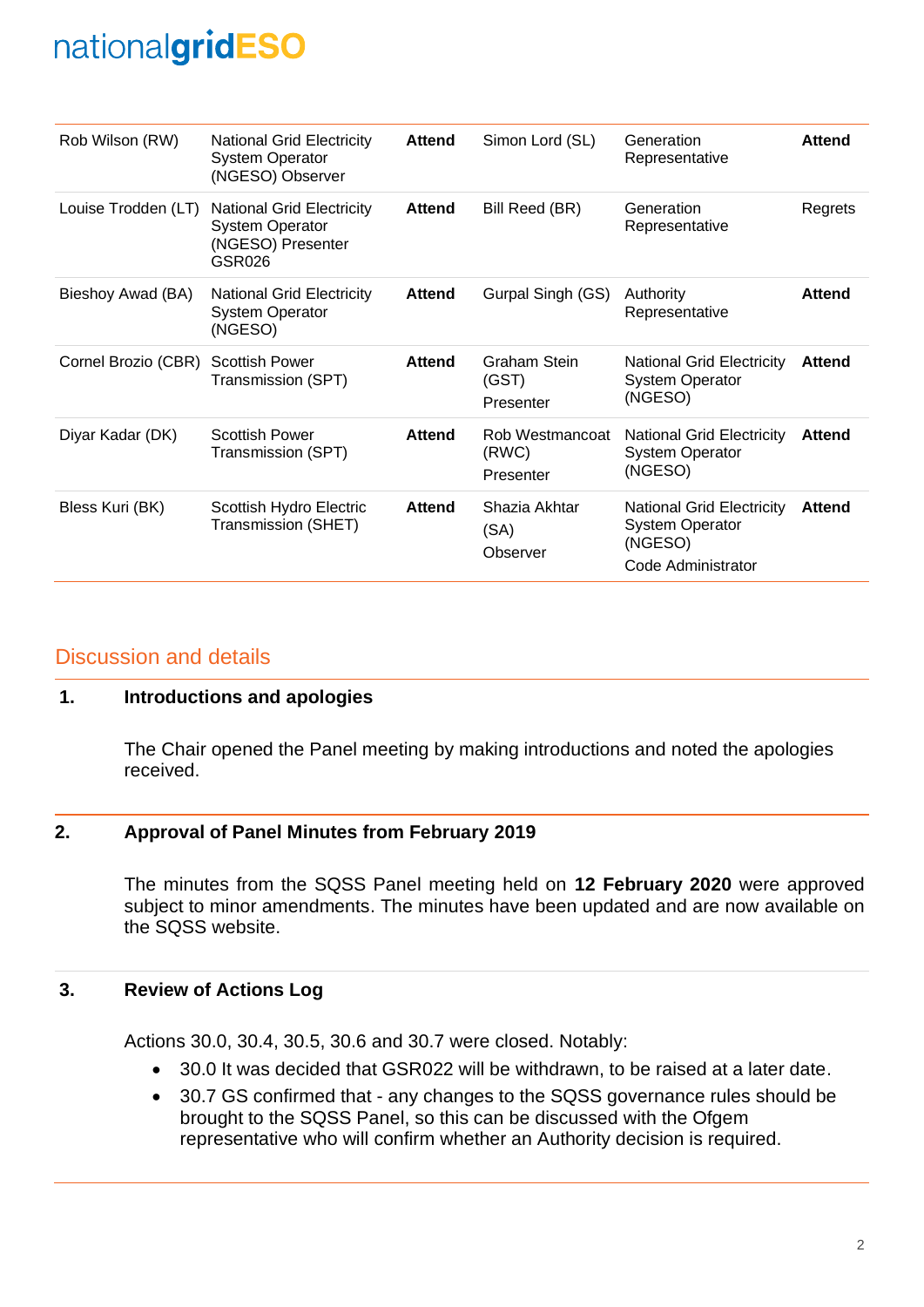### **4. GSR027: 'Review of the NETS SQSS Criteria for Frequency Control that drive reserve, response and inertia holding on the GB electricity system'**

GST and RW presented [slides](https://www.nationalgrideso.com/industry-information/codes/security-and-quality-supply-standards-old/meetings/sqss-panel-meeting) to the Panel and talked about the challenges that need to be considered for this modification. ESO's proposal does not set out a specific solution due to the nature of the change. However, GST did explain some of the key things that ESO think should be included in the modification. RW presented the proposed solution and a summary of the intent of the proposal (slides 7-8), before RWC presented the possible approaches to the proposed methodology.

Comments from Panel:

- In relation to infeed loss, AC questioned whether the extent to which reserve and response services are required has been considered. He explained that frequency performance is set out in the EU Network Code "Requirements for Generators" (RfG). He suggested that some loads (such as EV chargers) could have a mandated frequency response setting in them which may reduce the need for reserve and response services.
	- $\circ$  GST explained that the proposal has the flexibility to consider these things, which are already under consideration by ESO. RW clarified that RfG does not state how generators frequency response capability is actually used.
- GS proposed that the delivery of this modification is expedited. It was shared that the internal ESO timeline is to get the Final Modification Report to Ofgem in December, to which GS approved.
- SL commented on the balance of detail. He advised that the methodology should be over-arching enough to cover any possibility, rather than a set of deterministic rules.
	- $\circ$  RWC explained that there will be an annual consultation process on the methodology, and so the methodology will be updated with time.
- There was a query regarding cost benefit and a request for more clarity from the ESO.
- CBR shared his support for this piece of work and highlighted the complexity of it.

The Panel agreed that the modification should proceed to a Workgroup and set the Terms of Reference for the Workgroup to consider.

### **GSR026: 'Adding Non-Standard Voltages to the SQSS'**

The Panel reviewed the Proposal and agreed that it should proceed straight to Industry Consultation, once the concerns they have raised are addressed. This will be done in coordination with the Grid Code Review Panel and the Grid Code modification GC0142.

LT presented [slides](https://www.nationalgrideso.com/industry-information/codes/security-and-quality-supply-standards-old/meetings/sqss-panel-meeting) which explained the reasons for the modification and confirmed which sections of SQSS are proposed to be updated (slide 5).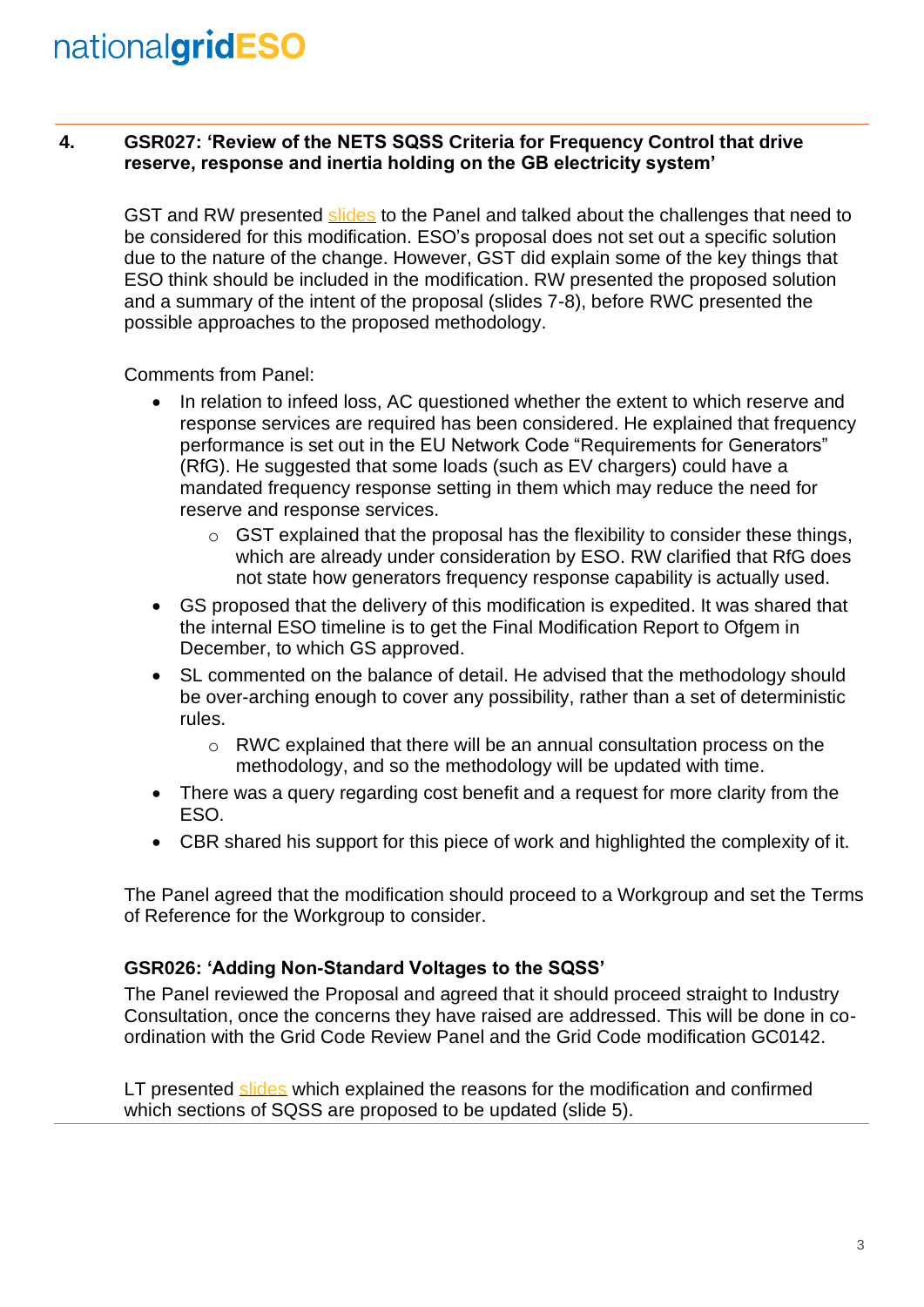CBR pointed out a minor amendment required to table 6.1 in the proposed text as the maximum / minimum values were the wrong way around.

As this modification converges with the Grid Code modification, for consistency it was decided that both panels should approve the modifications and run the consultations at the same time.

RW shared that as the SQSS change has to go to Ofgem for approval, the Grid Code Panel thought that it would also be appropriate for the Grid Code modification to be sent to Ofgem for approval, this ensures the decisions take place at the same time.

Once the Grid Code modification is finalised any amendments to the modifications will be circulated to the SQSS Panel, for approval to issue the GSR027 Industry Consultation. The Panel should expect this towards the end of May. The Industry Consultation should then follow at the start of June.

#### **ACTION**

#### **5. Workgroup updates**

The Panel discussed whether GSR022 should continue to remain on hold or whether it should be officially withdrawn. The Proposer agreed to officially withdraw the modification. RW took an action to send a notification of withdrawal to the Panel secretary.

#### **ACTION**

#### **6. Standing items/impacts from other work**

#### **a. Chapter 7 Guidance**

No update – could be done by circulation ahead of next panel

#### **ACTION 30.1**

### **b. BEIS Engineering Standard Workshop – SQSS impacts and other discussions** No update

#### **c. Review of Modification register**

The Panel noted that there had not been any movement on the modifications noted on the modification register. CB noted that the Panel are awaiting a decision on [GSR025.](https://www.nationalgrideso.com/codes/security-and-quality-supply-standards/modifications/gsr025-updating-sqss-reflect-recent)

### **7. Code Administrator Improvements**

• **Changes to the Website:** The Code Administrator delivered a walkthrough of the recent updates to the National Grid ESO Code Administrator [website.](https://www.nationalgrideso.com/industry-information/codes)